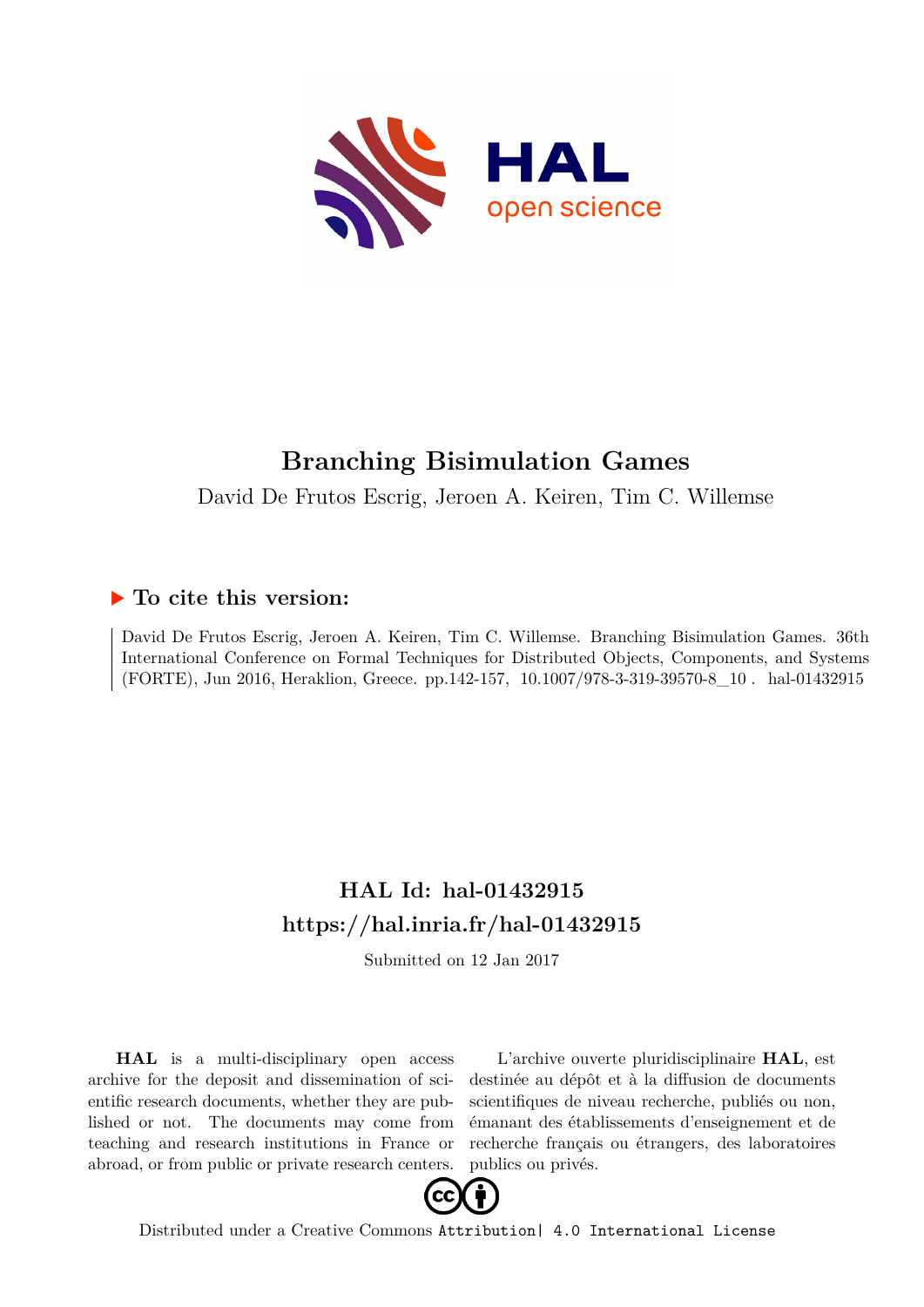# Branching Bisimulation Games

David de Frutos Escrig<sup>1</sup>, Jeroen J.A. Keiren<sup>2,3</sup>, and Tim A.C. Willemse<sup>4</sup>

 $1$  defrutos@sip.ucm.es

Dpto. Sistemas Informáticos y Computación - Facultad CC. Matemáticas Universidad Complutense de Madrid, Spain. 2 Jeroen.Keiren@ou.nl Open University in the Netherlands <sup>3</sup> Radboud University, Nijmegen, The Netherlands  $4$  t.a.c.willemse@tue.nl Eindhoven University of Technology, The Netherlands

Abstract. Branching bisimilarity and branching bisimilarity with explicit divergences are typically used in process algebras with silent steps when relating implementations to specifications. When an implementation fails to conform to its specification, i.e., when both are not related by branching bisimilarity [with explicit divergence], pinpointing the root causes can be challenging. In this paper, we provide characterisations of branching bisimilarity [with explicit divergence] as games between SPOILER and DUPLICATOR, offering an operational understanding of both relations. Moreover, we show how such games can be used to assist in diagnosing non-conformance between implementation and specification.

## 1 Introduction

Abstraction is a powerful, fundamental concept in process theories. It facilitates reasoning about the conformance between implementations and specifications of a (software) system, described by a transition system. Essentially, it allows one to ignore (i.e., abstract from) implementation details that are unimportant from the viewpoint of the specification. While there is a wealth of behavioural equivalences (and preorders), each treating abstraction in slightly different manners, there are a few prototypical equivalences that have been incorporated in contemporary tool sets that implement verification technology for (dis)proving the correctness of software systems. These equivalences include branching bisimulation [19] and branching bisimulation with explicit divergence [18], which are both used in tool sets such as CADP [5],  $\mu$ CRL [2], and mCRL2 [4].

From a practical perspective, branching bisimulation and branching bisimulation with explicit divergence have pleasant properties. For instance, both relations are essentially compositional, permitting one to stepwise replace subcomponents in a specification with their implementations. Moreover, both types of branching bisimulation can be computed efficiently in  $\mathcal{O}(n \cdot m)$ , where n is the number of states in a transition system and  $m$  is the number of transitions [8]. A recently published algorithm improves this to  $\mathcal{O}(m \log n)$  [9].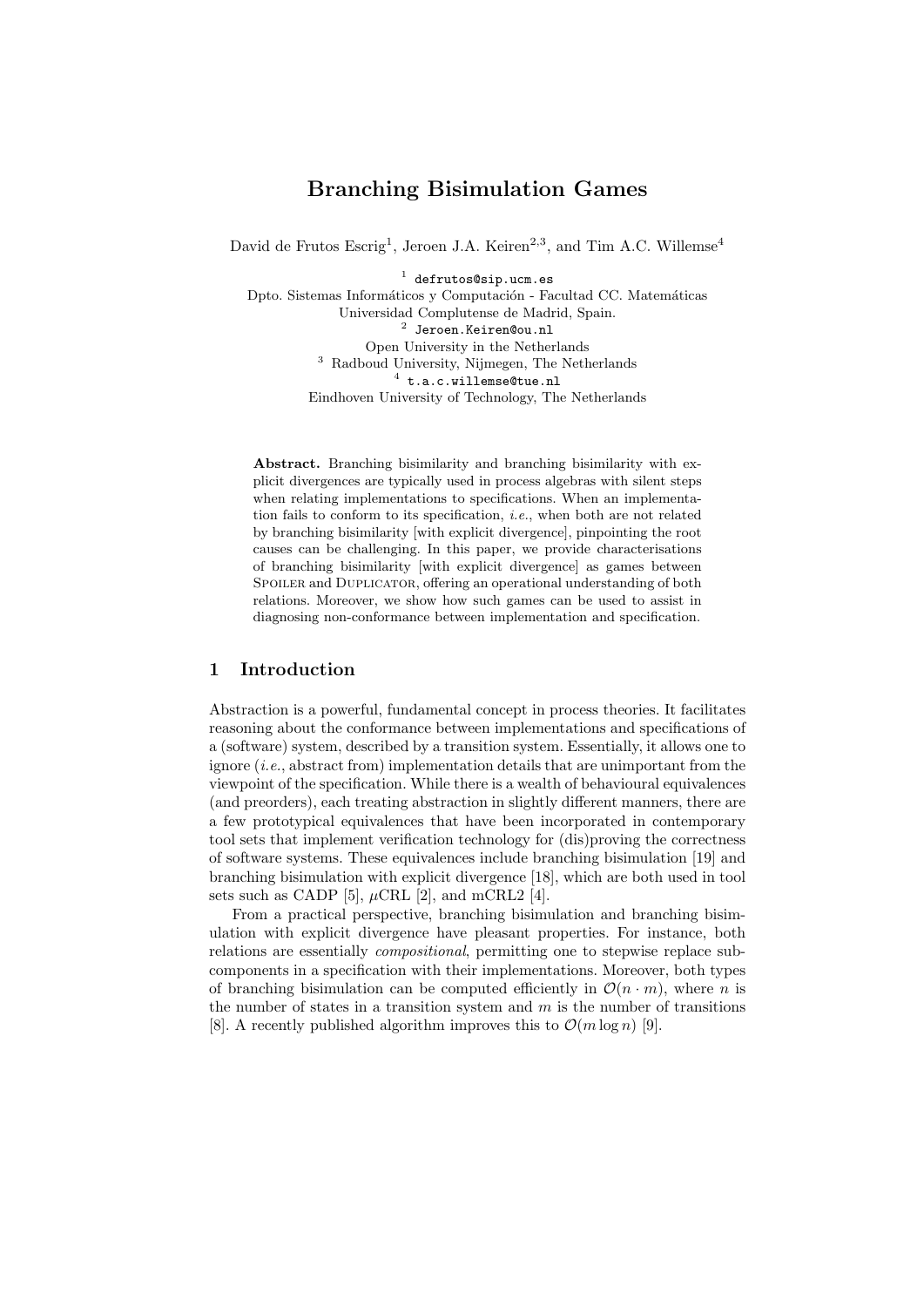The key idea behind both kinds of branching bisimulation is that they abstract from 'internal' events (events that are *invisible* to the outside observer of a system) while, at the same time, they remain sensitive to the branching structure of the transition system. This means that these relations preserve both the essential, externally visible, computations and the potential future computations of all states. At the same time, this can make it difficult to explain why a particular pair of states is not branching bisimilar, as one must somehow capture the loss of potential future computations in the presence of internal actions. While (theoretical) tools such as distinguishing formulae can help to understand why two states are distinguishable, these are not very accessible and, to date, the idea of integrating such formulae in tool sets seems not to have caught on.

We address the above concern by providing game-based views on branching bisimulation and branching bisimulation with explicit divergence. More specifically, we show that both branching bisimulation and branching bisimulation with explicit divergence can be characterised by Ehrenfeucht-Fraïssé games [17]. This provides an alternative point of view on the traditional coinductive definitions of branching bisimulation and branching bisimulation with explicit divergence. Moreover, we argue, using some examples, how such games can be used to give an operational explanation of the inequivalence of states following the ideas in [15], thereby remaining closer to the realm of transition systems.

Related work. Providing explanations of the inequivalence of states for a given equivalence relation has a long tradition, going back to at least Hennessy and Milner's seminal 1980 work [10] on the use of modal logics for characterising behavioural equivalences. Modal characterisations (and by extension, distinguishing formulae) for branching bisimulation appeared first in [11] and for branching bisimulation with explicit divergence in [18]. An alternative line of research has led to game-based characterisations of behavioural equivalences. For instance, in [16], Stirling provides a game-based definition of Milner and Park's strong bisimulation [13]. More recently, Yin et al. describe a branching bisimulation game in the context of normed process algebra [20], but their game uses moves that consist of sequences of silent steps, rather than single steps. As argued convincingly by Namjoshi [12], local reasoning using single steps often leads to simpler arguments. A game-based characterisation of divergence-blind stuttering bisimulation (a relation for Kripke structures that in essence is the same as branching bisimulation), provided by Bulychev et al. in [3] comes closer to our work for branching bisimulation. However, their game-based definition is sound only for transition systems that are essentially free of divergences, so that in order to deal with transition systems containing divergences they need an additional step that precomputes and eliminates these divergences. Such a preprocessing step is a bit artificial, and makes it hard to present the user with proper diagnostics. As far as we are aware, ours is the first work that tightly integrates dealing with divergences in a game-based characterisation of a behavioural equivalence.

Structure of the paper. Section 2 introduces the necessary preliminaries. In Section 3, we present our game-based definitions of branching bisimulation and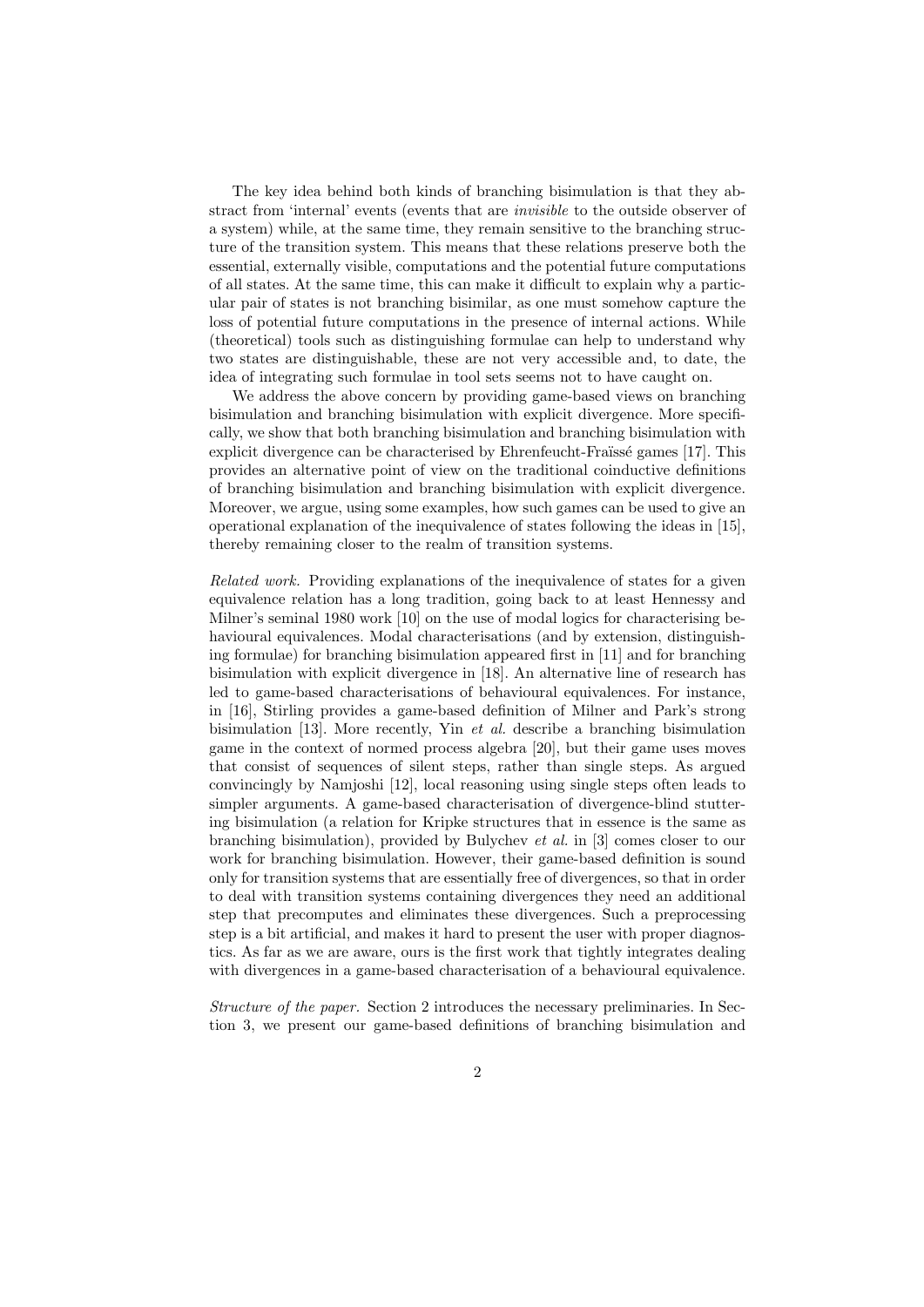branching bisimulation with explicit divergence and prove these coincide with their traditional, coinductive definitions. We illustrate their application in Section 4, while Section 5 shows how our results can be easily extended to the case of branching simulation. We conclude in Section 6.

### 2 Preliminaries

In this paper we are concerned with relations on labelled transition systems that include both observable transitions, and internal transitions labelled by the special action  $\tau$ .

**Definition 1.** A Labelled Transition System (LTS) is a structure  $L = \langle S, A, \rightarrow \rangle$  $where$ 

- $S$  is a set of states,
- $A$  is a set of actions containing a special action  $\tau$ ,
- $\to \subseteq S \times A \times S$  is the transition relation.

As usual, we write  $s \stackrel{a}{\rightarrow} t$  to stand for  $(s, a, t) \in \rightarrow$ . The reflexive-transitive closure of the  $\stackrel{\tau}{\to}$  relation is denoted by  $\to$ . Given a relation  $R \subseteq S \times S$  on states, we simply write s R t to represent  $(s, t) \in R$ . We say that s is a *divergent* state if there is an infinite sequence  $s \stackrel{\tau}{\to} s_1 \stackrel{\tau}{\to} s_2 \cdots$ .

Branching bisimulation was introduced by van Glabbeek and Weijland in [19].

**Definition 2** ([19]). A symmetric relation  $R \subseteq S \times S$  is said to be a branching bisimulation whenever for all s R t, if s  $\stackrel{a}{\rightarrow} s'$ , then there exist states t', t'' such that  $t \to t''$ , with s R t'' and s' R t'; and either  $t'' \stackrel{a}{\to} t'$ , or both  $a = \tau$  and  $t' = t''$ . We write  $s \oplus_b t$  and say that s and t are branching bisimilar, iff there is a branching bisimulation  $B$  such that  $s \oplus t$ . Thus callulate simply write  $\ominus_t$ , to is a branching bisimulation R such that s R t. Typically we simply write  $\Rightarrow_b$  to denote branching bisimilarity.

Van Glabbeek et al. investigated branching bisimulations with explicit divergence in [18]. We here use one of their (many) equivalent characterisations:

**Definition 3** ([18, Condition D2]). A symmetric relation  $R \subseteq S \times S$  is called a branching bisimulation with explicit divergence if and only if  $R$  is a branching bisimulation and for all s R t, if there is an infinite sequence  $s \stackrel{\tau}{\rightarrow} s_1 \stackrel{\tau}{\rightarrow} s_2 \cdots$ , then there is a state t' such that  $t \to t'$  and for some k,  $s_k R t'$ . We write  $s \to t'$  if there is a proposing highward ion with conjugit divergence R guab that  $s \to t$ iff there is a branching bisimulation with explicit divergence  $R$  such that  $s R t$ .

Both kinds of branching bisimulations are equivalence relations.

**Theorem 1** ([1, 18]). Both  $\Rightarrow_b$  and  $\Rightarrow_b^{ed}$  are equivalence relations. Moreover they are the lexacet branching bisimulation and branching bisimulation with axis they are the largest branching bisimulation and branching bisimulation with explicit divergence, respectively.

Both branching bisimulation relations and branching bisimulation with explicit divergence relations have the stuttering property [18, Corollary 4.4]. This will be useful in several of the proofs in this paper.

**Definition 4** ([18]). A relation R has the stuttering property if, whenever  $t_0 \stackrel{\tau}{\rightarrow}$  $t_1 \cdots \xrightarrow{\tau} t_k$  with s R  $t_0$  and s R  $t_k$ , then s R  $t_i$ , for all  $i \leq k$ .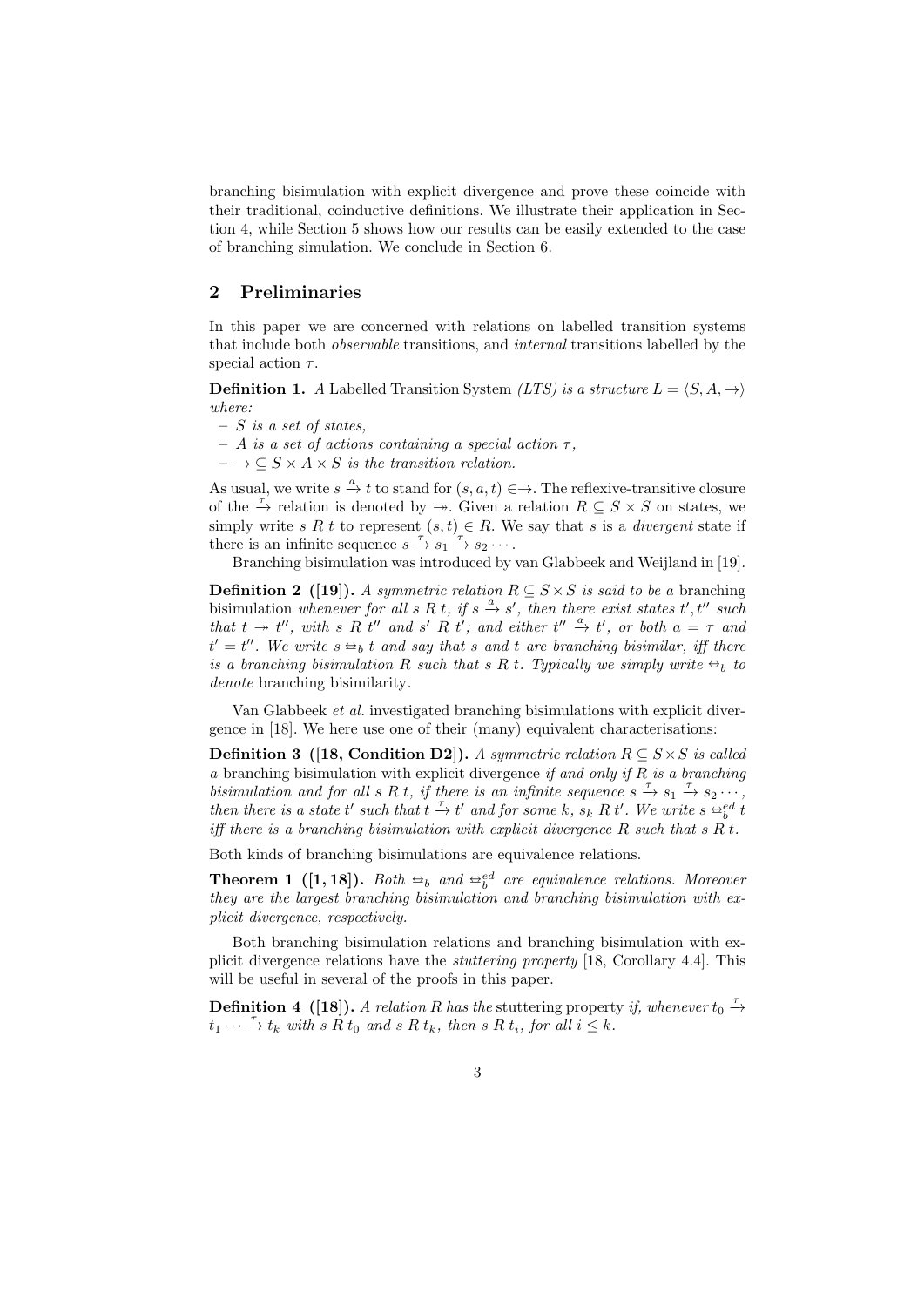# 3 Branching Bisimulation Games

The games we consider in this section are instances of two-player infinite-duration games with  $\omega$ -regular winning conditions, played on game arenas that can be represented by graphs. In these games each vertex is assigned to one of two players, here called Spoiler and Duplicator. The players move a token over the vertices as follows. The player that 'owns' the vertex where the token is pushes it to an adjacent vertex, and this continues as long as possible, possibly forever. The winner of the play is decided from the resulting sequence of vertices visited by the token, depending on the predetermined winning criterion. We say that a player can win from a given vertex if she has a strategy such that any play with the token initially at that vertex will be won by her. The games that we consider here are memoryless and determined: every vertex is won by (exactly) one player, and the winning player has a positional winning strategy, so that she can decide her winning moves based only on the vertex where the token currently resides, without inspecting the previous moves of the play. These winning strategies can be efficiently computed while solving the game. We refer to [7] for a more in-depth treatment of the underlying theory.

#### 3.1 The Branching Bisimulation Games

We start by presenting our game-based characterisation of branching bisimilarity. This will be extended to capture branching bisimulation with explicit divergence in Section 3.2.

**Definition 5.** A branching bisimulation (bb) game on an LTS  $L$  is played by players SPOILER and DUPLICATOR on an arena of SPOILER-owned configurations  $[(s, t), c, r]$  and DUPLICATOR-owned configurations  $\langle (s, t), c, r \rangle$ , where  $((s,t), c, r) \in$  Position  $\times$  Challenge  $\times$  Reward. Here Position =  $S \times S$  is the set of positions, Challenge =  $(A \times S) \cup \{\dagger\}$  is the set of pending challenges, and Reward =  $\{*, \checkmark\}$  the set of rewards. By convention, we write  $((s,t), c, r)$  if we do not care about the owner of the configuration.

- SPOILER moves from a configuration  $[(s_0, s_1), c, r]$  by:
	- 1. selecting  $s_0 \stackrel{a}{\rightarrow} s'_0$  and moving to  $\langle (s_0, s_1), (a, s'_0), * \rangle$  if  $c = (a, s'_0)$ , and to  $\langle (s_0, s_1), (a, s'_0), \checkmark \rangle$ , otherwise; or
	- 2. picking some  $s_1 \stackrel{a'}{\rightarrow} s'_1$  and moving to  $\langle (s_1, s_0), (a, s'_1), \checkmark \rangle$ .
- DUPLICATOR responds from a configuration  $\langle (s_0, s_1), c, r \rangle$  by:
	- 1. not moving if  $c = (\tau, s'_0)$  and propose configuration  $[(s'_0, s_1), \dagger, \ell]$ , or,
	- 2. if  $c = (a, s'_0)$ , moving  $s_1 \stackrel{a}{\rightarrow} s'_1$  if available and continue in configuration  $[(s'_0, s'_1), \dagger, \checkmark],$  or
	- 3. if  $c \neq 1$ , moving  $s_1 \stackrel{\tau}{\rightarrow} s'_1$  if possible and continue in configuration  $[(s_0, s'_1), c, *].$

DUPLICATOR wins a finite play starting in a configuration  $((s,t), c, r)$  if Spoiler gets stuck, and she wins an infinite play if the play yields infinitely many  $\checkmark$ rewards. All other plays are won by SPOILER. We say that a configuration is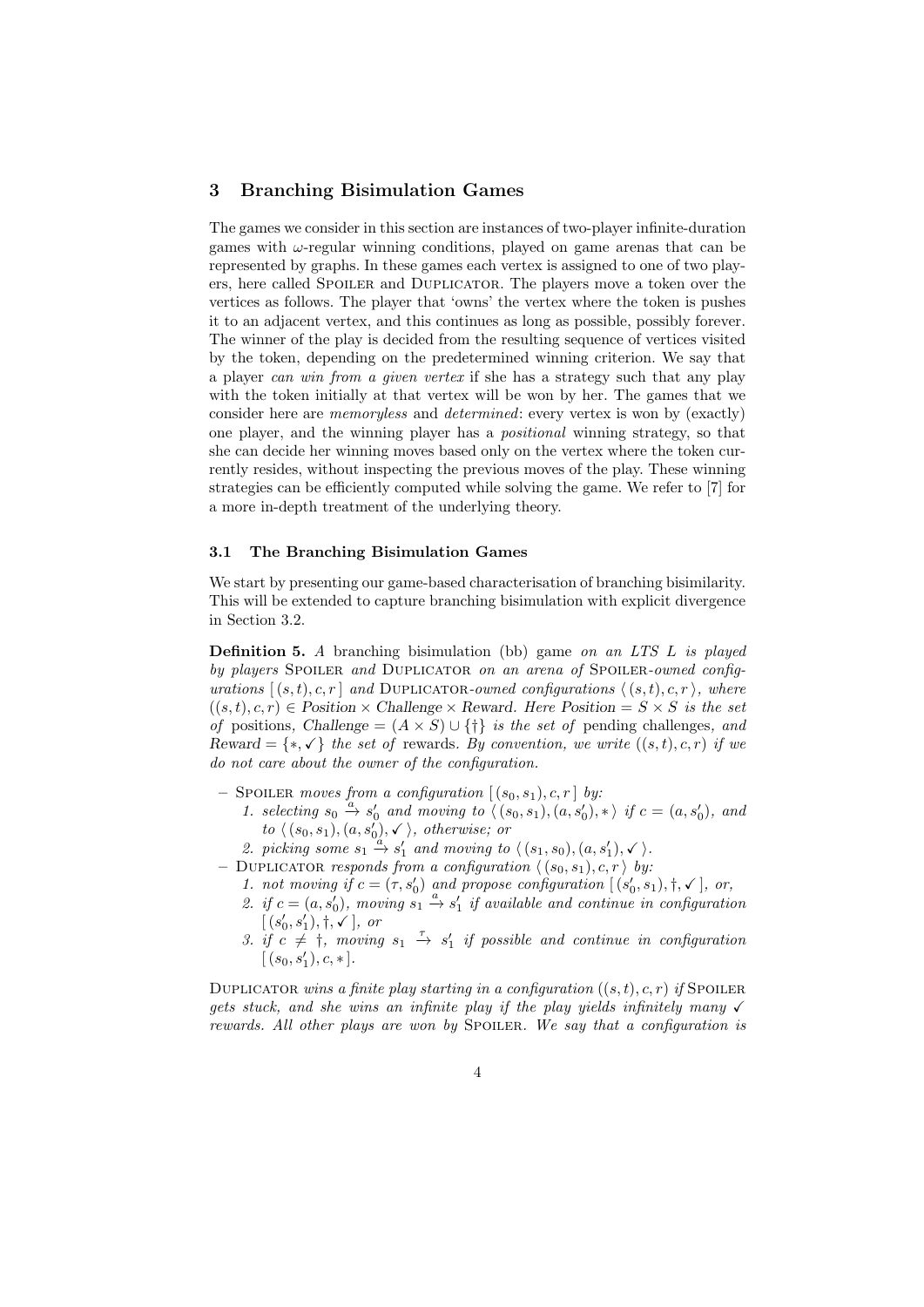won by a player when she has a strategy that wins all plays starting in it. Full plays of the game start in a configuration  $[(s,t),\dagger,\ast]$ ; we say that DUPLICATOR wins the bb game for a position  $(s, t)$ , if the configuration  $[(s, t), \dagger, \dagger]$  is won by it; in this case, we write  $s \equiv_b t$ . Otherwise, we say that SpOILER wins that game. Note that by definition both players strictly alternate their moves along plays.

Remark 1. Our branching bisimulation game definition resembles the divergenceblind stuttering bisimulation (dbsb) game definition [3] of Bulychev et al. Apart from the different computational models, there are two fundamental differences: we maintain SPOILER's pending challenges and DUPLICATOR's earned rewards, whereas the dbsb game does not, and our winning condition for DUPLICATOR requires an infinite number of  $\checkmark$  rewards on infinite plays, whereas the dbsb game only requires Duplicator not to get stuck. However, both games are equivalent when played on LTSs in which there are no divergences. Instead, there are transition systems with divergent states that show that, unlike our bb game, the rules of [3] fail to capture branching bisimulation, see Example 1.

Let us explain how our game works intuitively: by keeping track of pending challenges and earned rewards, we can distinguish between DUPLICATOR 'facilitating' progress (when choosing her first or second option) and DUPLICATOR procrastinating (when choosing her third option) when facing challenges presented by SPOILER. Procrastination is penalised by  $a * reward$ , but progress is rewarded by a  $\checkmark$  reward. On her account, SPOILER can either maintain a previously presented challenge, or change it if the challenge is still not totally solved by DUPLICATOR. In the latter case, SPOILER is penalised by rewarding DUPLICATOR with  $\alpha \checkmark$ . This notion of pending challenge will be essential when extending the game so that it coincides with branching bisimulation with explicit divergence, as we will do in the next section. Omitting the concepts of pending challenges and earned rewards is what prevented extending the dbsb game to properly deal with divergent transition systems, and to (divergence sensitive) stuttering equivalence, in [3].

Before we prove that our bb game coincides with the classical co-inductive definition of branching bisimulation, we illustrate our game definition and a few of the subtleties we discussed above.

*Example 1.* Consider the LTS depicted in Figure 1. Observe that  $s_0$  and  $t_0$  are branching bisimilar. Suppose SPOILER tries (in vain) to disprove that  $s_0$  and  $t_0$  are branching bisimilar and challenges DUPLICATOR by playing  $s_0 \stackrel{\check{a}}{\rightarrow} c_1$ . DUPLICATOR may respond with an infinite sequence of  $\tau$ -steps, moving between  $t_0$  and  $t_1$ , so long as SPOILER sticks to her challenge. In this way she would win the play following the rules in [3], but such *procrastinating* behaviour of DUPLICATOR is not rewarded in our game. Instead, DUPLICATOR has to eventually move to  $c_1$ , matching the challenge, if she wants to win the play.

Now suppose SPOILER tries to disprove (again in vain) that  $s_0$  and  $t_0$  are branching bisimilar, and challenges DUPLICATOR by playing  $t_0 \stackrel{\tau}{\rightarrow} t_1$ . The only response for DUPLICATOR is not to move at all, which completes the pending challenge, turning it into  $\dagger$ , thus generating the new configuration  $[(s_0, t_1), \dagger, \mathbf{v}]$ .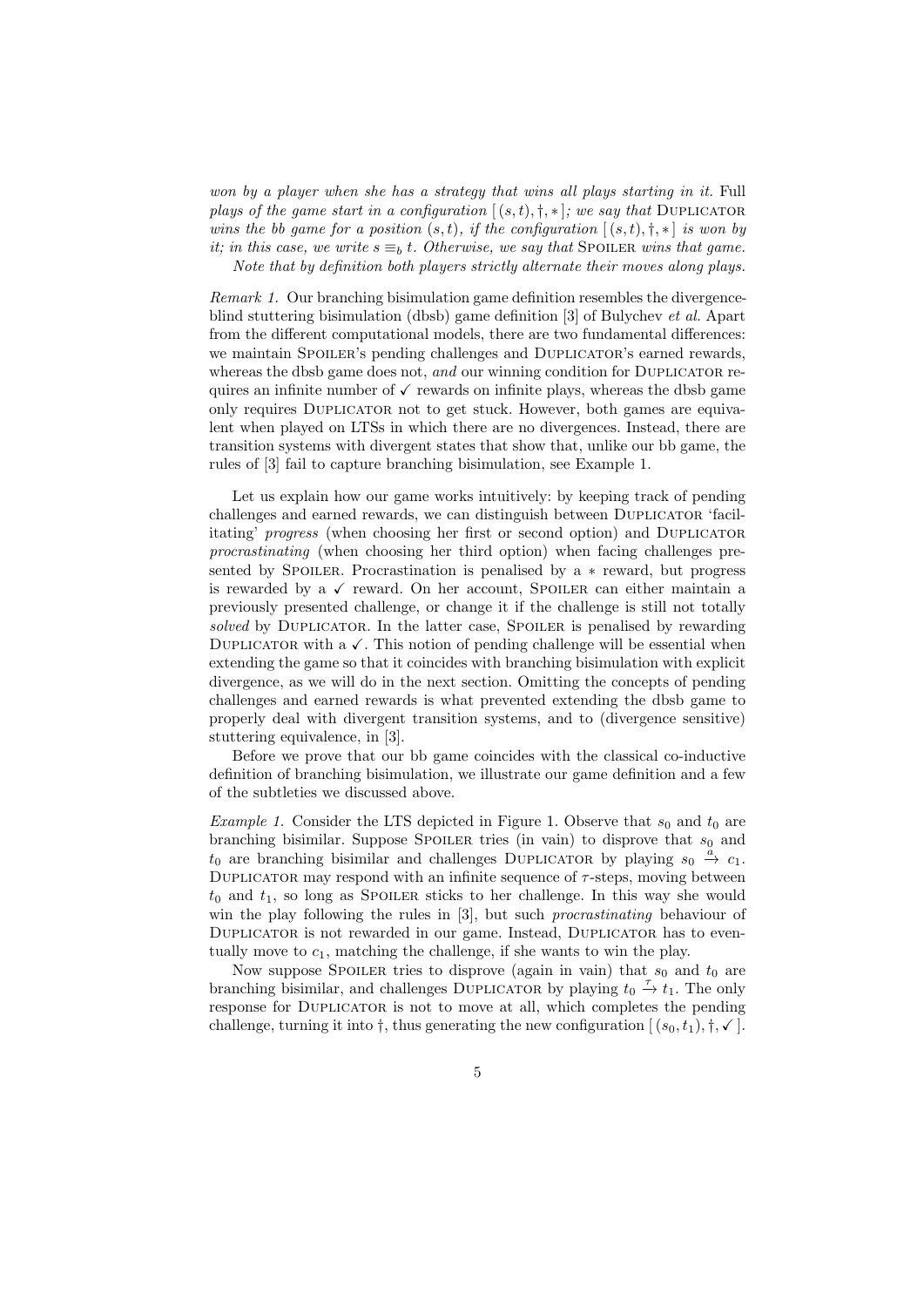

Fig. 1. LTS illustrating some consequences and subtleties of using challenges.

SPOILER may then challenge DUPLICATOR by playing  $t_1 \stackrel{\tau}{\rightarrow} t_0$ , and DUPLICATOR can again respond by not moving. The infinite play that is produced is winning for DUPLICATOR, even if an infinite sequence of  $\tau$ -steps proving the divergence of  $t_0$  has been matched by DUPLICATOR by staying totally idle, since DUPLICATOR got infinitely many  $\checkmark$  s. Of course, things will be different when divergences will be taken into account in Section 3.2, since  $t_0$  is divergent, whereas  $s_0$  is not.

Before proving our first main theorem stating that two states are branching bisimilar just whenever Duplicator wins the associated game, we present two auxiliary results relating the winning configurations for this player.

**Proposition 1.** Configurations  $[(s,t),c,*]$  and  $[(s,t),c,\checkmark]$  are both won by the same player. Likewise, configurations  $\langle (s, t), c, * \rangle$  and  $\langle (s, t), c, \checkmark \rangle$  are both won by the same player.

*Proof.* This follows immediately from the Büchi winning condition: any player that wins some suffix of an infinite play also wins the infinite play itself. Furthermore, note that neither SPOILER nor DUPLICATOR can get stuck playing a game by changing a reward from  $*$  to  $\checkmark$  or *vice versa*.

**Definition 6.** We say that a configuration  $((s,t), c, r)$  is consistent when either  $c = \dagger$ , or  $c = (a, s')$  for some a, s' such that  $s \stackrel{a}{\rightarrow} s'$  in the given LTS.

**Proposition 2.** If DUPLICATOR wins a consistent configuration  $[(s,t), c, r]$ , then DUPLICATOR wins all consistent configurations  $[(s,t), c', r']$ .

*Proof.* Let  $[(s, t), c, r]$  be a Spoiler-owned consistent configuration that is won by Duplicator. Towards a contradiction, assume Spoiler wins some consistent configuration  $[(s,t), c', r']$ . Suppose Spoiler's winning strategy involves playing to configuration  $\langle (s, t), c'', r'' \rangle$ . Then from  $[(s, t), c, r]$ , Spoiler can force play to configuration  $\langle (s, t), c'', \rangle$  or  $\langle (s, t), c'', \checkmark \rangle$ : if  $c = \dagger$ , then she can simply choose challenge c'' while, if  $c = (a, s')$ , she can change her challenge to c''. But this leads to a contradiction: by Proposition 1, both configurations are won by SPOILER, once  $\langle (s, t), c'', r'' \rangle$  is won by SPOILER. So DUPLICATOR wins any SPOILER-owned consistent configuration  $[(s,t), c', r']$  $\Box$ 

We next prove that the bb game captures branching bisimilarity. We split the proof obligations and prove both implications separately. First, we show that branching bisimilar states induce positions that are won by Duplicator in the bb game.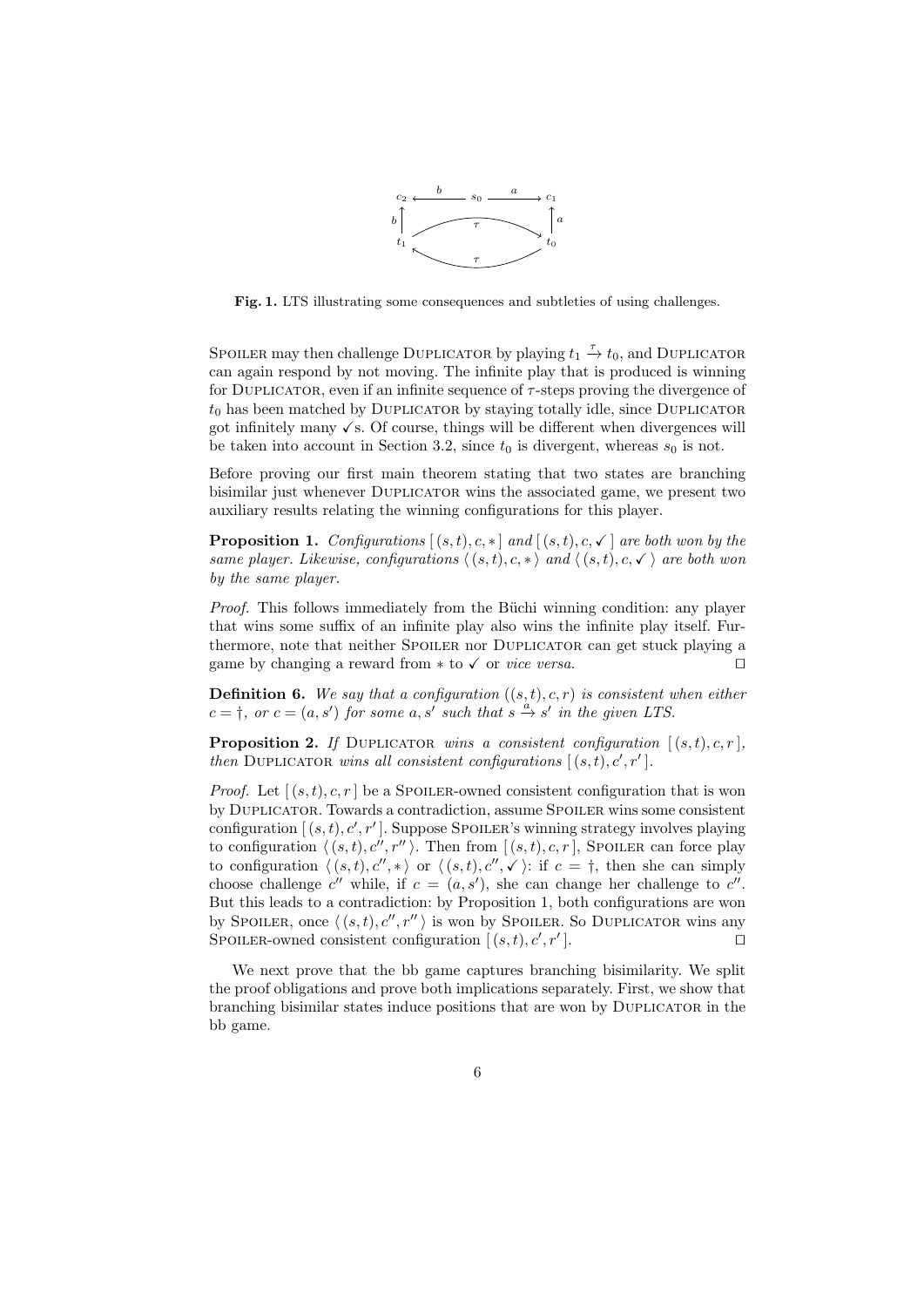#### **Lemma 1.** If  $s \triangleleft_b t$  then  $s \equiv_b t$ .

Proof. We have to design a winning strategy for DUPLICATOR for the game that starts in  $[(s,t),\dagger,*]$ . We will call the consistent configurations  $((s',t'),c,r)$ corresponding to a position  $(s', t')$ , with  $s' \leftrightarrow_b t'$ , good configurations (for player<br>DUBLIO TOP), Let us first see that whenever Spoulde purchase a move from a Duplicator). Let us first see that whenever Spoiler makes a move from a good configuration  $[(s', t'), c', r']$ , then DUPLICATOR can reply with a move to another good configuration. We distinguish cases according to the move selected by SPOILER.

Assume SPOILER plays according to her first option and chooses a transition  $s' \stackrel{a}{\rightarrow} s''$ . We distinguish cases depending on the nature of the executed action:

- 1. if  $a = \tau$  and  $s'' \Leftrightarrow_b t'$ , then DUPLICATOR can play choosing her first option esting the configuration  $[(s'' + t') + (1 \text{which clearly is good for her})]$ getting the configuration  $[(s'', t'), \dagger, \checkmark]$ , which clearly is good for her.
- 2. if  $a \neq \tau$  or  $s'' \not\approx_b t'$ , then there exist states  $t'_k, t''$  such that  $t' \rightarrow t'_k, s' \rrightarrow_b t'_k,$ <br> $s'' \leftrightarrow t''$  and  $t'' \xrightarrow{a'} t''$ . Nort we consider the length of the sequence of trans  $s'' \leftrightarrow b''$  and  $t'_k \stackrel{a}{\rightarrow} t''$ . Next we consider the length of the sequence of tran-<br>sitions that generates  $t' \rightarrow t'$ . If this length is zero, then DUBLICATOR can sitions that generates  $t' \rightarrow t'_{k}$ . If this length is zero, then DUPLICATOR can directly use her second option selecting the transition  $t' \stackrel{a}{\rightarrow} t''$  that generates  $[(s'', t''), \dagger, \checkmark]$ , which is clearly good for her. If instead the sequence is not empty, then she can select the first transition  $t' \stackrel{\tau}{\rightarrow} t'_1$  of this sequence, and applying the stuttering property we have  $s' \leftrightarrow_b t'_1$ . Therefore, when<br>DUBLICATOR moves according to ber third option, this produces configure Duplicator moves according to her third option, this produces configuration  $[(s', t'_1), (a, s''), *]$ , which is also good.

If SPOILER plays her second option, then the strategy DUPLICATOR uses is the same that she would have used if SPOILER had played her first option from configuration  $[(t', s'), c', r']$ .

When playing in this way, DUPLICATOR will never get stuck, so that next it suffices to argue that she can select her moves as above in such a way that the generated play will contain an infinite number of  $\checkmark$  rewards. It is clear that the contrary could only happen if 1) SPOILER sticks to some fixed challenge  $(a, s'')$ forever, as changing challenges is penalised with a  $\checkmark$ ; and 2) DUPLICATOR replies generating a divergent sequence, i.e. choosing her third option, never earning a  $\checkmark$ . But DUPLICATOR can simply avoid generating such a sequence if the first time that the challenge is presented to her she selects any sequence  $t' \rightarrow t'_{k}$ as stated above, and then she plays by executing one by one the transitions in it, finally concluding by executing  $t'_k \stackrel{a}{\rightarrow} t''$ , that will produce a new  $\checkmark$ , thus generating the desired play with infinitely many  $\checkmark$  challenges.

#### **Lemma 2.** The relation  $\equiv_b$  is a branching bisimulation.

*Proof.* First, observe that  $\equiv_b$  is obviously symmetric, since starting from configuration  $[(s,t), \dagger, *]$ , Spoiler can propose exactly the same challenges as when starting from  $[(t, s), \dagger, \ast]$ , and the infinite suffixes of the resulting plays will therefore be identical, leading to the same winners.

Pick arbitrary s, t such that  $s \equiv_b t$  and assume  $s \stackrel{a}{\to} s'$ . Let us see that  $\equiv_b$ meets the transfer condition. Since DUPLICATOR has a winning strategy from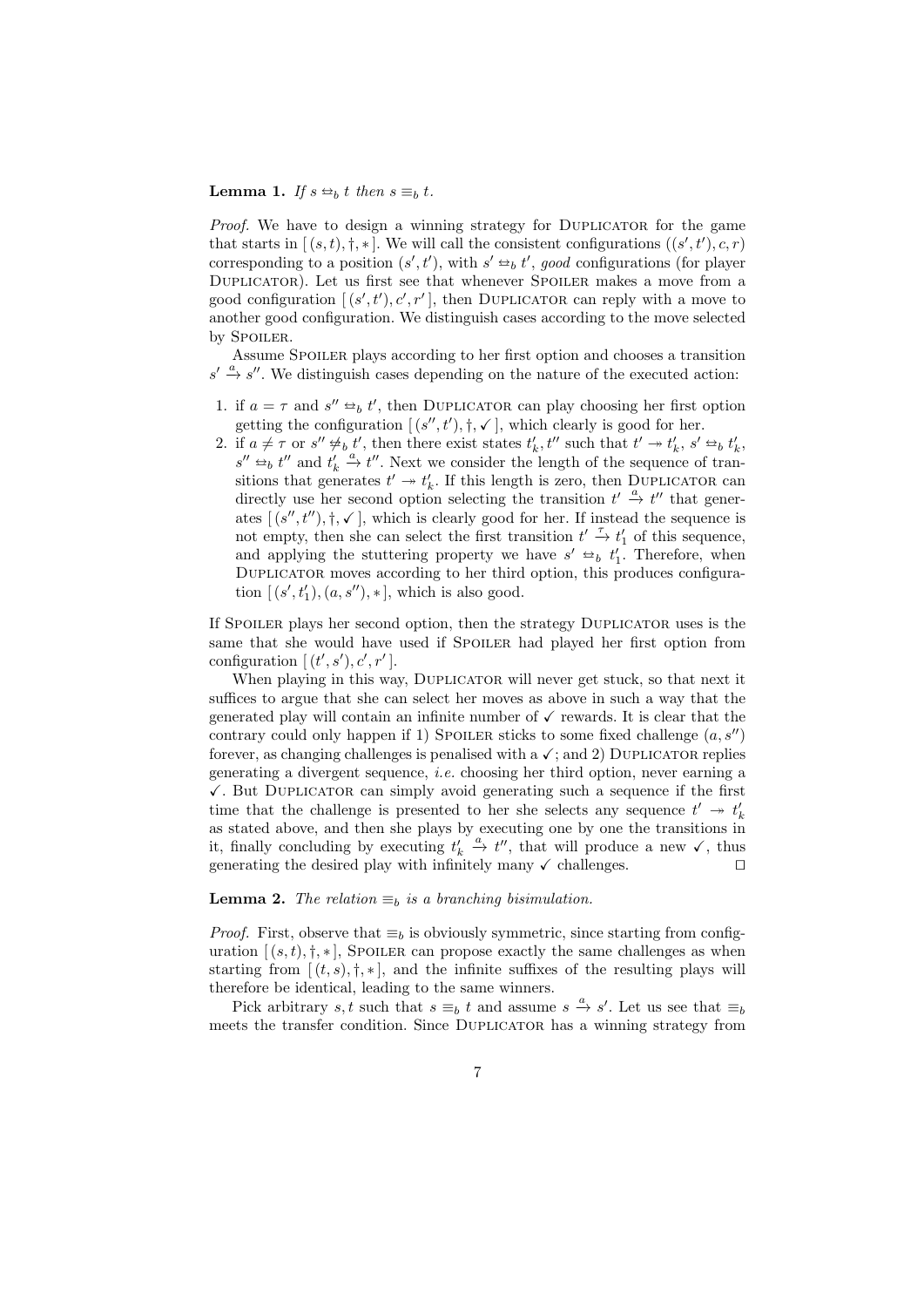$[(s,t), \dagger, *]$ , she has a winning move when SPOILER proposes the move  $s \xrightarrow{a} s'$ and configuration  $\langle (s, t), (a, s'), * \rangle$ . We distinguish cases based on DUPLICATOR's response in this winning strategy:

- Duplicator replies according to her first option, by not making a move, producing the configuration  $[(s', t), \dagger, \checkmark]$ . Then we have  $s' \equiv_b t$ , and the transfer condition can be satisfied by choosing  $t'' = t' = t$ .
- DUPLICATOR replies following her second option, thus selecting  $t \stackrel{a}{\rightarrow} t'$  to continue from the configuration  $[(s', t'), \dagger, \checkmark]$ . This means that  $s' \equiv_b t'$ , so that the transfer condition is satisfied by taking  $t'' = t$ , since obviously  $s \equiv_b t''$  and  $s' \equiv_b t'$ .
- DUPLICATOR replies following her third option, thus selecting  $t \stackrel{\tau}{\rightarrow} t'_1$  to continue from configuration  $[(s, t'_1), (a, s'), *]$ . This configuration is again won by DUPLICATOR, and then applying Proposition 2 we also have  $s \equiv_b t'_1$ . Now, SPOILER could maintain the challenge  $(a, s')$ , and then the procedure can be repeated with Duplicator responding with her third move, until she can eventually play the second move, in order to get the reward that she eventually must be able to get, since she is playing a winning strategy. This final move by DUPLICATOR will correspond to a transition  $t'_{k} \stackrel{a}{\rightarrow} t'$ , and will produce the configuration  $[(s', t'), \dagger, \checkmark]$ . Moreover, we had  $\hat{s} \equiv_b t'_k$ , so that taking  $t'' = t'_k$  the transfer condition is again satisfied.

So  $R$  is a branching bisimulation relation.  $\square$ 

From the above lemmata, the following theorem follows immediately.

**Theorem 2.** We have  $\Rightarrow_b = \equiv_b$ .

#### 3.2 The Branching Bisimulation with Explicit Divergence Games

The results in the previous section demonstrate that maintaining pending challenges and earned rewards in the game play, and properly dealing with these in the winning condition, leads to an equivalence relation on states that coincides with branching bisimulation. It does not yet give rise to an equivalence that is sensitive to divergences. In fact, in Example 1 we already saw a pair of states s<sub>0</sub> and  $t_0$  for which we have  $s_0 \leftrightarrow b_0$  t<sub>0</sub>, and therefore  $s_0 \equiv_b t_0$ , while instead  $s_0 \not\approx_b^{ed} t_0.$ 

As we argued in the previous section, by including challenges and rewards, our winning condition is able to reject plays in which Duplicator procrastinates forever. This addresses a part of the divergence problem: Duplicator cannot try to 'prove' two states equivalent modulo branching bisimulation simply by diverging when SPOILER does not ask for a divergence. However, DUPLICATOR is still capable of matching a challenge of SPOILER that consists of a divergence by not diverging. Capturing explicit divergences can therefore only be achieved by clearly indicating when DUPLICATOR replied to an internal move with another one, instead of just remaining idle. In the game definition we present below, we essentially do so by rewarding DUPLICATOR in a new way only whenever she just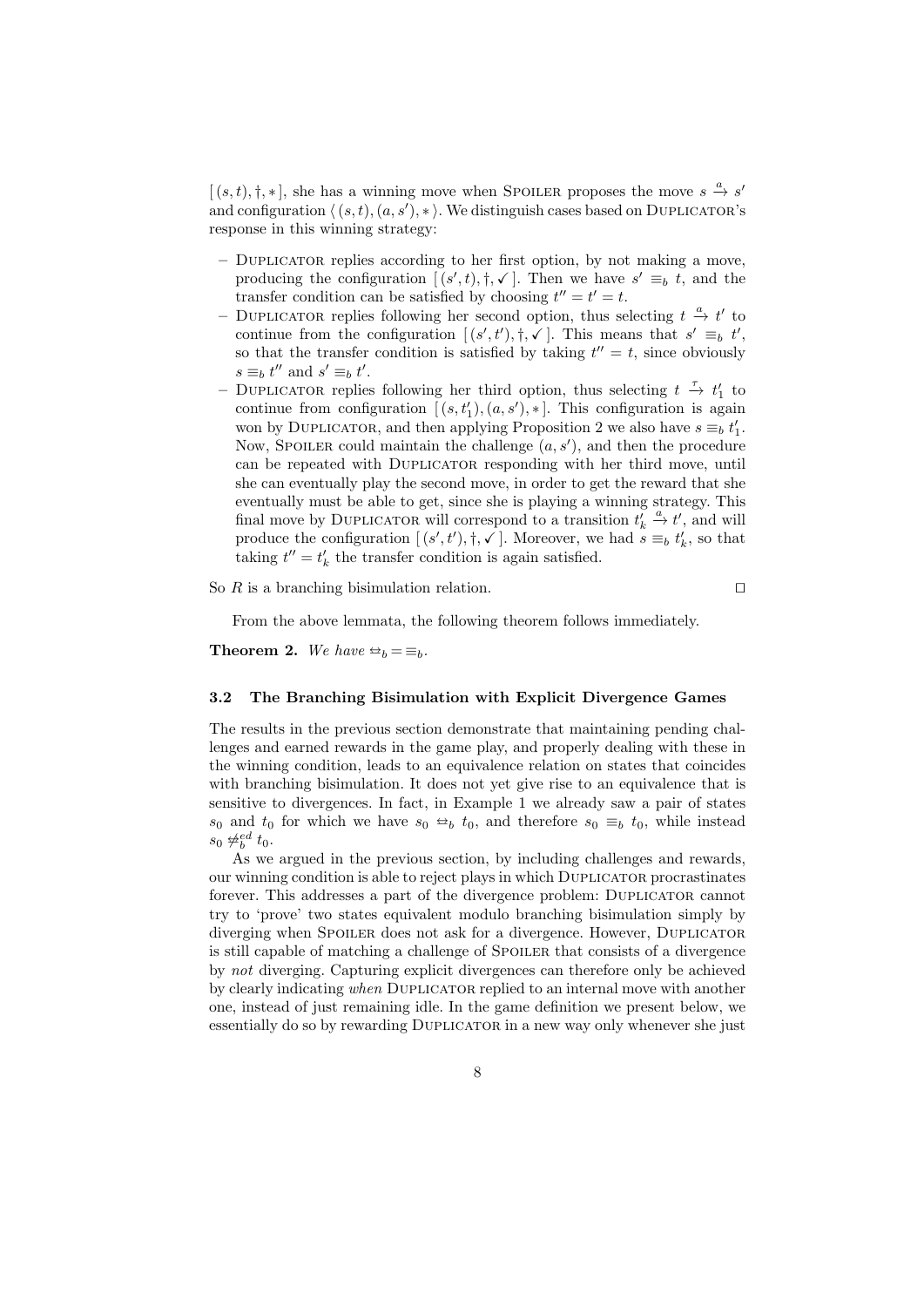properly responded with a matching move. Note that the changes required are subtle: assigning rewards differently would probably lead to different relations.

Definition 7. A branching bisimulation with explicit divergence (bbed) game on an LTS L is played by players SPOILER and DUPLICATOR on an arena of SPOILER-owned configurations  $[(s,t),c,r]$  and DUPLICATOR-owned configurations  $\langle (s, t), c, r \rangle$ , where  $((s, t), c, r) \in$  Position  $\times$  Challenge  $\times$  Reward. Here Position =  $S \times S$  is the set of positions, Challenge =  $(A \times S) \cup \{\dagger\}$  is the set of pending challenges, and Reward =  $\{*, \checkmark\}$  the set of rewards. We again use the convention to write  $((s,t), c, r)$  if we do not care about the owner of the configuration.

- SPOILER moves from a configuration  $[(s_0, s_1), c, r]$  by:
	- 1. selecting  $s_0 \xrightarrow{\alpha} s'_0$  and moving to  $\langle (s_0, s_1), (a, s'_0), *\rangle$  if  $c = (a, s'_0)$  and  $\langle (s_0, s_1), (a, s'_0), \checkmark \rangle$  otherwise; or
	- 2. picking some  $s_1 \stackrel{a}{\rightarrow} s'_1$  and moving to  $\langle (s_1, s_0), (a, s'_1), \checkmark \rangle$ .
- DUPLICATOR responds from a configuration  $\langle (s_0, s_1), c, r \rangle$  by:
	- 1. not moving if  $c = (\tau, s'_0)$  and propose configuration  $[(s'_0, s_1), \dagger, \ast]$ , or,
	- 2. if  $c = (a, s'_0)$ , moving  $s_1 \stackrel{a}{\rightarrow} s'_1$  if available and continue in configuration  $[(s'_0, s'_1), \dagger, \checkmark],$  or
	- 3. if  $c \neq 1$ , moving  $s_1 \stackrel{\tau}{\rightarrow} s'_1$  if possible and continue in configuration  $[(s_0, s'_1), c, *].$

DUPLICATOR wins a finite play starting in a configuration  $((s,t), c, r)$  if Spoiler gets stuck, and she wins an infinite play if the play yields infinitely many  $\checkmark$ rewards. All other plays are won by SPOILER. We say that a configuration is won by a player when she has a strategy that wins all plays starting in it. Full plays of the game start in a configuration  $[(s,t),\dagger,\ast]$ ; we say that DUPLICATOR wins the bbed game for a position  $(s, t)$ , if the configuration  $[(s, t), \dagger, \dagger]$  is won by it; in this case, we write  $s \equiv_b^{ed} t$ . Otherwise, we say that SPOILER wins that game.

In order to understand how the new game works, note first that it is a (quite subtle!) *refinement* of the bb game. To be exact, only the first option in the description of Duplicator's moves is changed, simply turning the previously obtain reward  $\checkmark$  into  $*$ , thus reducing the set of plays that are won by this player. As a consequence, any play Duplicator wins in the bbed game is also won by her in the bb game. Moreover, the original bb game can be recovered from the bbed game by weakening the winning condition of the latter as follows: an infinite play is won by DUPLICATOR if the play yields infinitely many  $\checkmark$ rewards or † challenges.

In contrast to the bb game, DUPLICATOR now only earns a  $\checkmark$  reward when she fully satisfies a pending challenge (choosing her second option): she is now punished for choosing to not move (i.e. whenever she chooses her first option). As a result, whenever DUPLICATOR is confronted with an infinite sequence of  $\tau$ -challenges produced by SPOILER, effectively creating a divergent computation, Duplicator can no longer win such a play by choosing to stay put. Instead, DUPLICATOR will need to collect a  $\checkmark$  mark from time to time, so that in the end she will be able to exhibit an infinite number of such marks.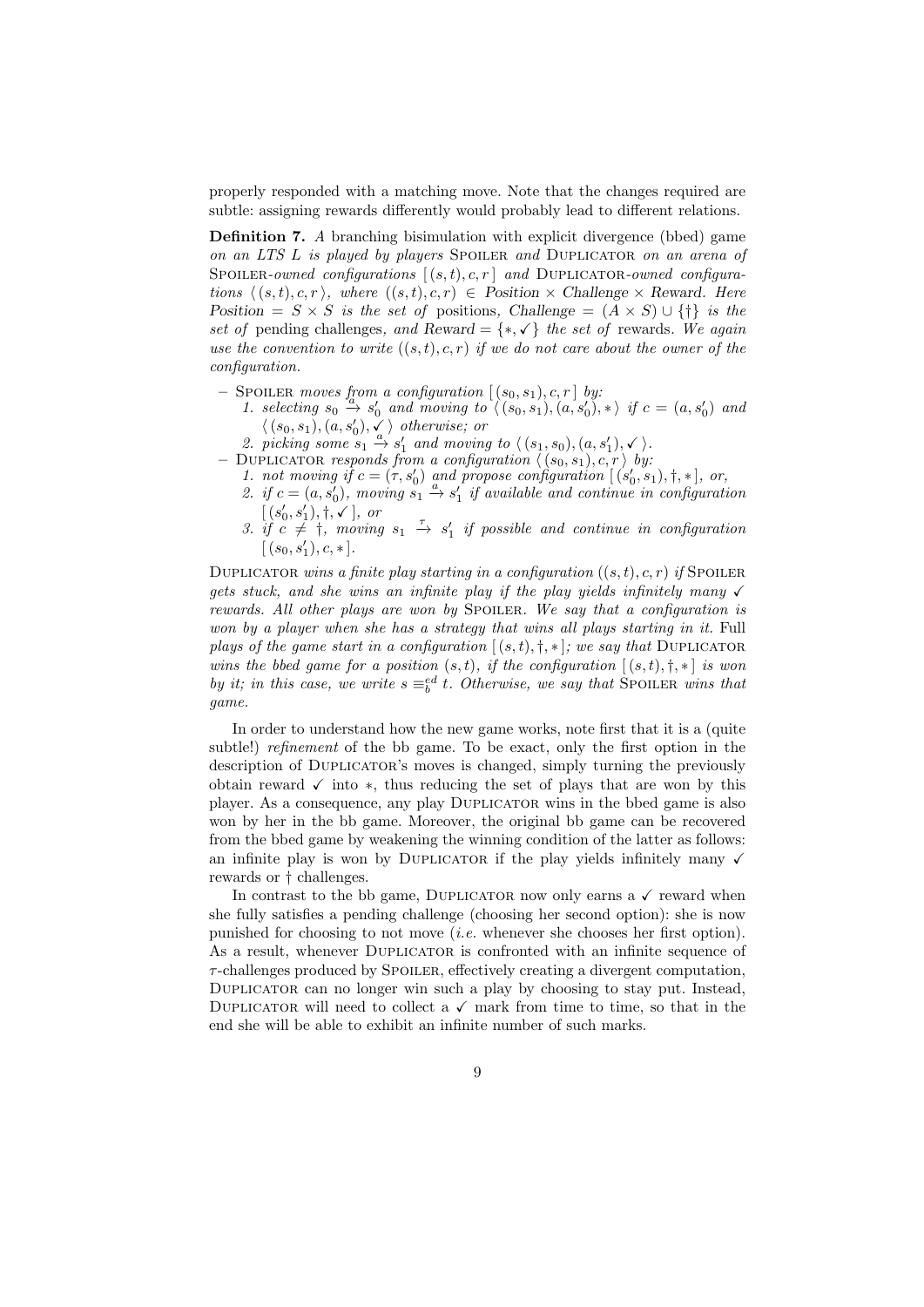Example 2. Reconsider the LTS in Figure 1. In Example 1, we argued that SPOILER was not able to win the bb game starting in position  $(s_0, t_0)$ . Now reconsider SPOILER's strategy to challenge DUPLICATOR, by playing  $t_0 \stackrel{\sim}{\rightarrow} t_1$  in the bbed game. As before, Duplicator's only option is not to move. However, by not moving, Duplicator discharges Spoiler's (local) challenge, but she does not earn any  $\checkmark$  reward. Clearly, SPOILER can then challenge DUPLICATOR by playing  $t_1 \stackrel{\tau}{\rightarrow} t_0$  in the bbed game, thereby forcing DUPLICATOR to engage in an infinite play in which she earns no  $\checkmark$  reward, thus losing the game.

The above example suggests that, indeed, the reconsideration of challenges and rewards leads to a game in which SPOILER can explicitly check divergences. We next prove that the relation induced by the bbed game exactly captures branching bisimilarity with explicit divergence. We split the proof obligations into three separate lemmata.

**Lemma 3.** If  $s \triangleleft^{\text{ed}}_b t$  then  $s \equiv^{\text{ed}}_b t$ .

Proof. We again need to design the winning strategy for DUPLICATOR for the bbed game that starts in  $[(s,t), \dagger, *]$ . Since  $s \stackrel{\leftrightarrow b}{\leftrightarrow} t$  implies  $s \stackrel{\leftrightarrow}{\leftrightarrow} t$ , she could use the strategy defined in the proof of Lemma  $1$  to win the corresponding bb game. However, if we do not change anything in this strategy, it could be the case that SPOILER now wins the bbed game, since the strategy does not take divergences into account. Let us see which changes are needed to guarantee that Duplicator will also win the bbed game.

First, note that all the *positions* along any play consistent with that winning strategy for DUPLICATOR contain two  $\omega_b$  equivalent states, as we proved in Lemma 2. Second, observe that we start from a configuration  $[(s,t), \dagger, *]$ containing two  $\mathfrak{S}^{ed}_{b}$  equivalent states, and in order to be able to repeat our ar-<br>guments ofter any move of DUBLICATOR, we need to reserve that relation, and guments after any move of Duplicator, we need to preserve that relation, and not just  $\bigoplus_k$ , as in the proof of Lemma 1.

Concerning this new requirement, note that DUPLICATOR's winning strategy designed to prove that lemma was based on  $\omega_b$ , but it is easy to see that now we can base it on  $\epsilon_b^{ed}$ , so that the new winning strategy will preserve  $\epsilon_b$  along the plays of that space that are some that the that strategy the plays of that game that are consistent with that strategy.

If we apply this strategy to the bbed game, the only case in which player DUPLICATOR loses the game is that in which she is generating infinitely many  $\dagger$ challenges, but only finitely many  $\checkmark$  rewards. In particular, there would be some suffix of a play in which Duplicator generates infinitely many † challenges, and earns no  $\checkmark$  reward. Next we consider that suffix as a full play and make a few observations about the moves played by both players along it:

- Spoiler never plays her second move;
- Duplicator never plays her second move;
- Duplicator never plays her third move,

since in the first two cases, DUPLICATOR would *immediately* earn a  $\checkmark$  reward, while in the third case, DUPLICATOR will, by definition of the strategy used in the proof of Lemma 1, eventually earn a  $\checkmark$  reward after a finite sequence of  $\tau$ -moves.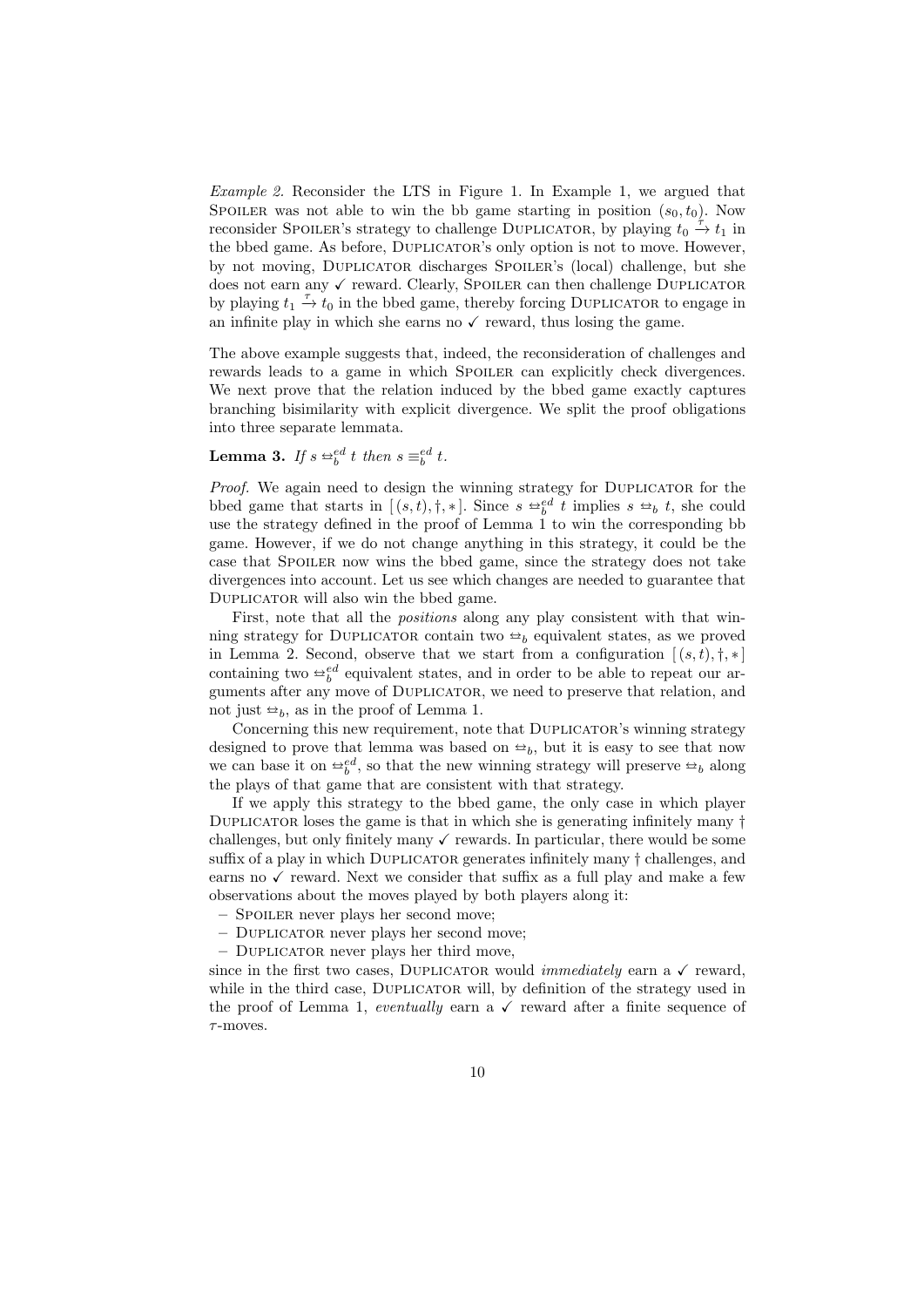Since Duplicator is always playing her first move, all challenges involved in the infinite suffix concern  $\tau$  actions; moreover, all rewards on this suffix are  $*$ rewards. Now observe that this infinite sequence of  $\tau$  successors of  $s_0$  consists of states that are all  $\frac{\omega_c^{ed}}{b}$ -related to the state  $t_0$  DUPLICATOR chooses to stay put<br>in But then by definition of  $\frac{\omega_c^{ed}}{b}$  there must be some transition  $t_c$ ,  $\frac{\tau}{\lambda}$ ,  $t_c$  such in. But then, by definition of  $\cong_b^{\epsilon d}$ , there must be some transition  $t_0 \stackrel{\tau}{\to} t'$  such that for some  $k$ ,  $\epsilon$ ,  $\cong_{\epsilon}^{\epsilon d} t'$  and then DUBLIONEOR sen reply playing  $t$ ,  $\stackrel{\tau}{\to} t$ , that for some  $k$ ,  $s_k \rightleftharpoons^{ed}_{b} t'$ , and then DUPLICATOR can reply playing  $t_0 \leftarrow t_1$ , instead of choosing her first option, thus collecting the needed  $\checkmark$  reward, and the play will continue from  $[(s_k, t'), \dagger, \checkmark]$ .

Then, we will change the choice selected by DUPLICATOR whenever the situation above appears, and in this way we get a revised strategy that will allow her to win the bbed game that starts in  $[(s,t),\dagger,*]$ , thus proving  $s \equiv_b^{ed}$  $\Box$ 

**Lemma 4.** The relation  $\equiv_b^{ed}$  is a branching bisimulation.

Proof. As stated above, the bbed game is a refinement of the bb game: any configuration that is won in the bbed game is also won in the bb game. Hence, we can repeat the reasoning in the proof of Lemma 2 substituting the  $\checkmark$  reward by a ∗ reward whenever Duplicator resorts to choosing her first option, to obtain the proof that  $\equiv_b^{ed}$  is a branching bisimulation.

The lemma below confirms that the relation induced by a bbed game is indeed sensitive to divergences.

**Lemma 5.** Let  $s \equiv_b^{ed} t$ , and assume that we have a divergent sequence  $s = s_0 \stackrel{\tau}{\rightarrow}$  $s_1 \stackrel{\tau}{\rightarrow} s_2 \stackrel{\tau}{\rightarrow} \cdots$ . Then  $t \stackrel{\tau}{\rightarrow} t'$  for some t' such that for some k,  $s_k \equiv_b^{ed} t'$ .

*Proof.* Let us suppose that for all  $t \stackrel{\tau}{\to} t'$ , and for all k, we have  $s_k \not\equiv_b^{ed} t'$ . Consider Spoiler's strategy that starts the game from  $[(s_0, t), \dagger, \ast]$  by making the move  $s_0 \stackrel{\tau}{\rightarrow} s_1$ . Then DUPLICATOR cannot reply moving to a  $\tau$ -successor of t, so that she has to play choosing her first option, which produces the configuration  $[(s_i,t),\dagger,*]$ . Next Spoiler will play each of the moves  $s_i \stackrel{\tau}{\rightarrow} s_{i+1}$  in a row, and in all the cases Duplicator needs to stay idle, producing the configurations  $[(s_i,t),\dagger,*]$ , that generate an infinite play without  $\checkmark$  rewards. Hence, SPOILER's strategy is winning for this bbed game, which contradicts the assumption that  $s \equiv_b^{ed}$ t.

**Theorem 3.** We have  $\Rightarrow_b^{ed} = \equiv_b^{ed}$ .

*Proof.* The inclusion  $\oplus_{b}^{ed} \subseteq \oplus_{b}^{ed}$  follows from Lemma 3. For the reverse, observe that  $-\infty$  is a branching biginulation with evolving divergence relation gines by that  $\equiv_b^{ed}$  is a branching bisimulation with explicit divergence relation, since by Lemma 4 it is a branching bisimulation, that also fulfils the added obligation concerning divergences, as proved by Lemma 5.  $\Box$ 

# 4 Some Small Applications

#### 4.1 A Simple Application

The game-based definitions of branching bisimulation and branching bisimulation with explicit divergence provide an alternative, more dynamic view, on the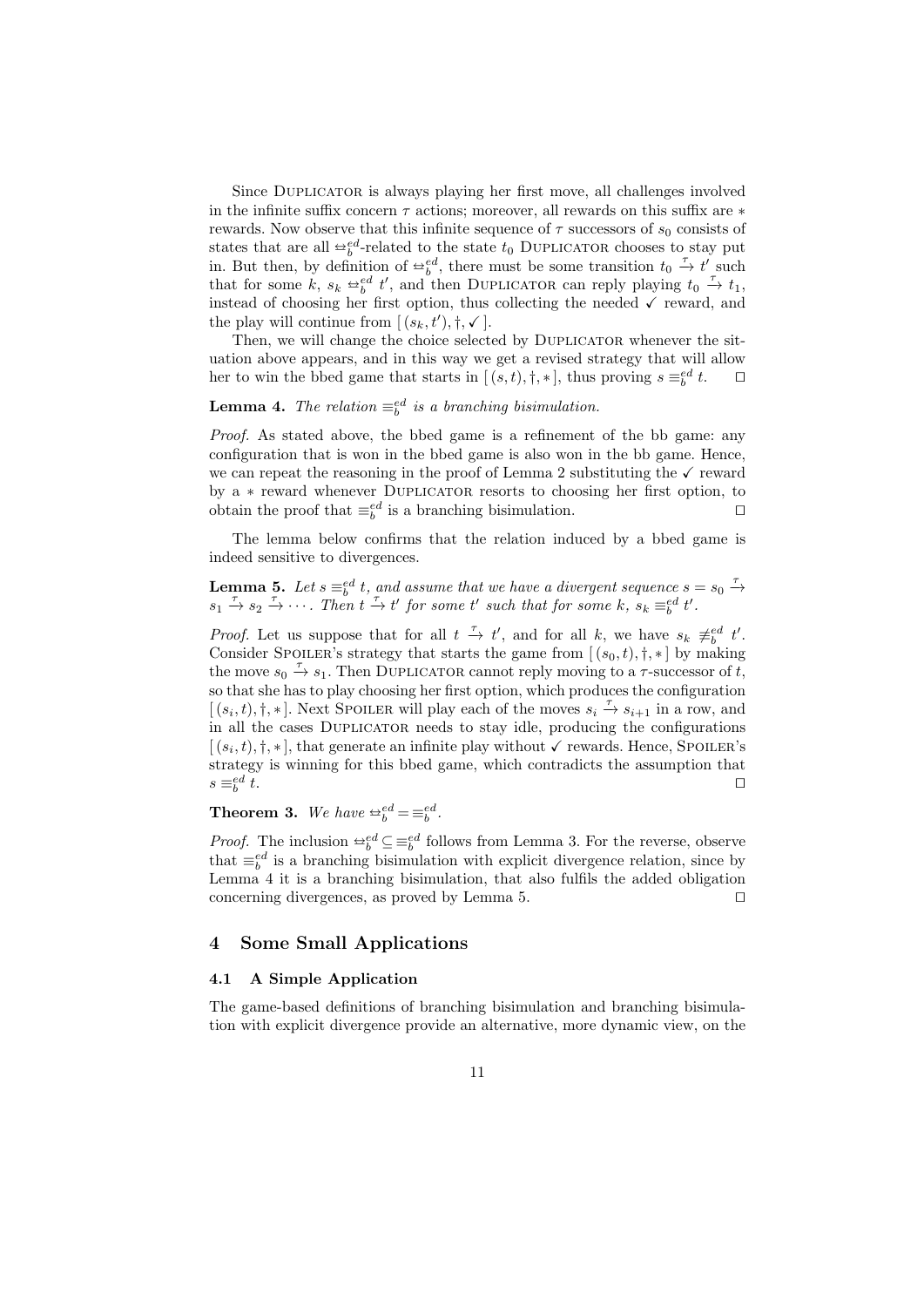standard coinductive definitions of these relations. A major benefit of any gamebased characterisation of an equivalence relation is that it lends itself to explain, in a natural way, why two states in an LTS are not equivalent, when that is the case. Such an explanation is drawn directly from SPOILER's winning strategy in the branching bisimulation game. We illustrate this by showing how one can prove that an abstraction of a communication protocol over unreliable channels differs from a simple one-place buffer.

Example 3. Consider two LTSs below. The leftmost LTS models the abstraction of an implementation of a simple communication protocol for exchanging two types of messages  $(d_1 \text{ and } d_2)$ , using a system of acknowledgements to cater for the unreliability introduced by a lossy/corrupting channel between sending and receiving parties. The LTS depicted below on the right models a simple specification of a one-place buffer for exchanging these two types of messages.



These LTSs are not branching bisimilar with explicit divergence. Since both are branching bisimilar, the difference between them must be in the lack of divergence in the specification. This is captured by SPOILER's winning strategy when playing the bbed game starting on  $[(A, 0), \dagger, \ast]$ , SPOILER can play against the designer of the implementation in a way similar to that in [15], allowing the designer to better understand the mistake. Such a play could proceed as is shown below:

```
Spoiler moves A --r(d1)--> B
You respond with 0 -r(d1) \rightarrow 1Spoiler switches positions and moves 1 --tau--> 1
You respond by not moving
...
Spoiler moves 1 --tau--> t
You respond by not moving
You explored all options. You lose.
```
Likewise, one can check that states  $B$  and 2 are not branching bisimilar with explicit divergence.

An alternative to illustrating the inequivalence between two states is through the use of a distinguishing formula. However, in many cases the nature of these formulae is rather 'descriptive' and requires a thorough understanding of modal logics, in order to understand its meaning. Instead, the game-based approach stays closer to the operational nature of LTSs. Moreover, the distinguishing formulae can become rather unwieldy, easily spanning several lines for states that are inequivalent for non-trivial reasons. The complexity of this approach is already illustrated by the following example, taken from [11].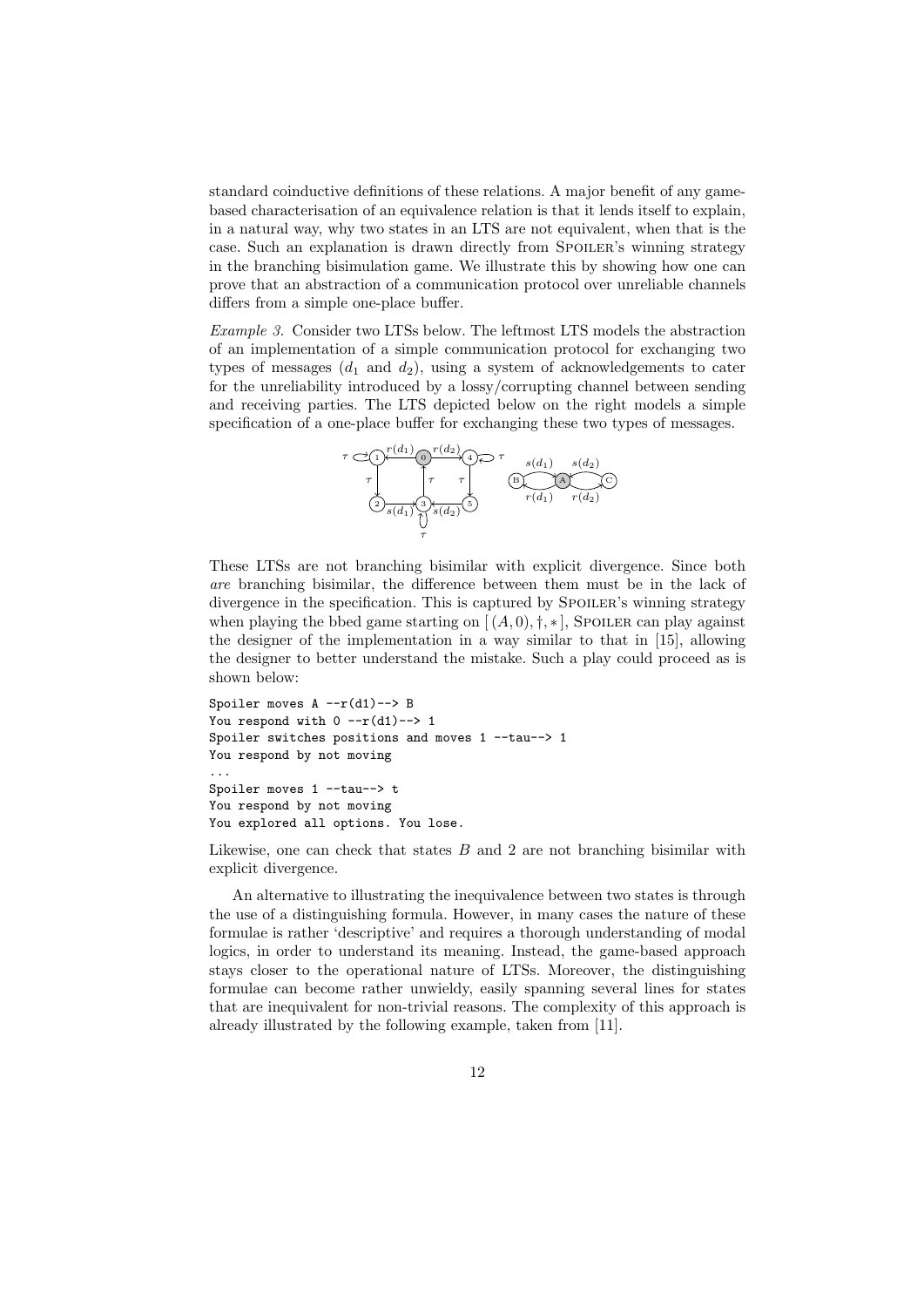

Our game-based approach to distinguishing states  $0$  and  $A$  (in this case also under plain branching bisimulation equivalence) would start by SPOILER challenging by moving  $0 \stackrel{a}{\rightarrow} 1$ , to which DUPLICATOR can only respond by moving  $A \stackrel{\neq}{\rightarrow} B$ . Now, continuing from  $[(0, B), (a, 1), *]$  Spoiler plays her second option and challenges DUPLICATOR to mimic move  $0 \stackrel{b}{\rightarrow} 4$ , something that DUPLICATOR cannot match.

The distinguishing formula given in [11] is  $\neg((tt/b)tt)\langle a\rangle tt$ , which holds at state A, but not at state 0. It explains that states 0 and A are inequivalent because state  $0$  may "engage in an  $a$ -step, while in all intermediate states (state 0 in this case) a b-step is available" [11], whereas this is not true of state  $A$ .

#### 4.2 A More Elaborate Application

We illustrate how one can prove/argue interactively that the Alternating Bit Protocol with two messages differs (modulo branching bisimulation with explicit divergence) from a simple one-place buffer.



Fig. 2. The ABP with two messages; unlabelled transitions are  $\tau$  transitions.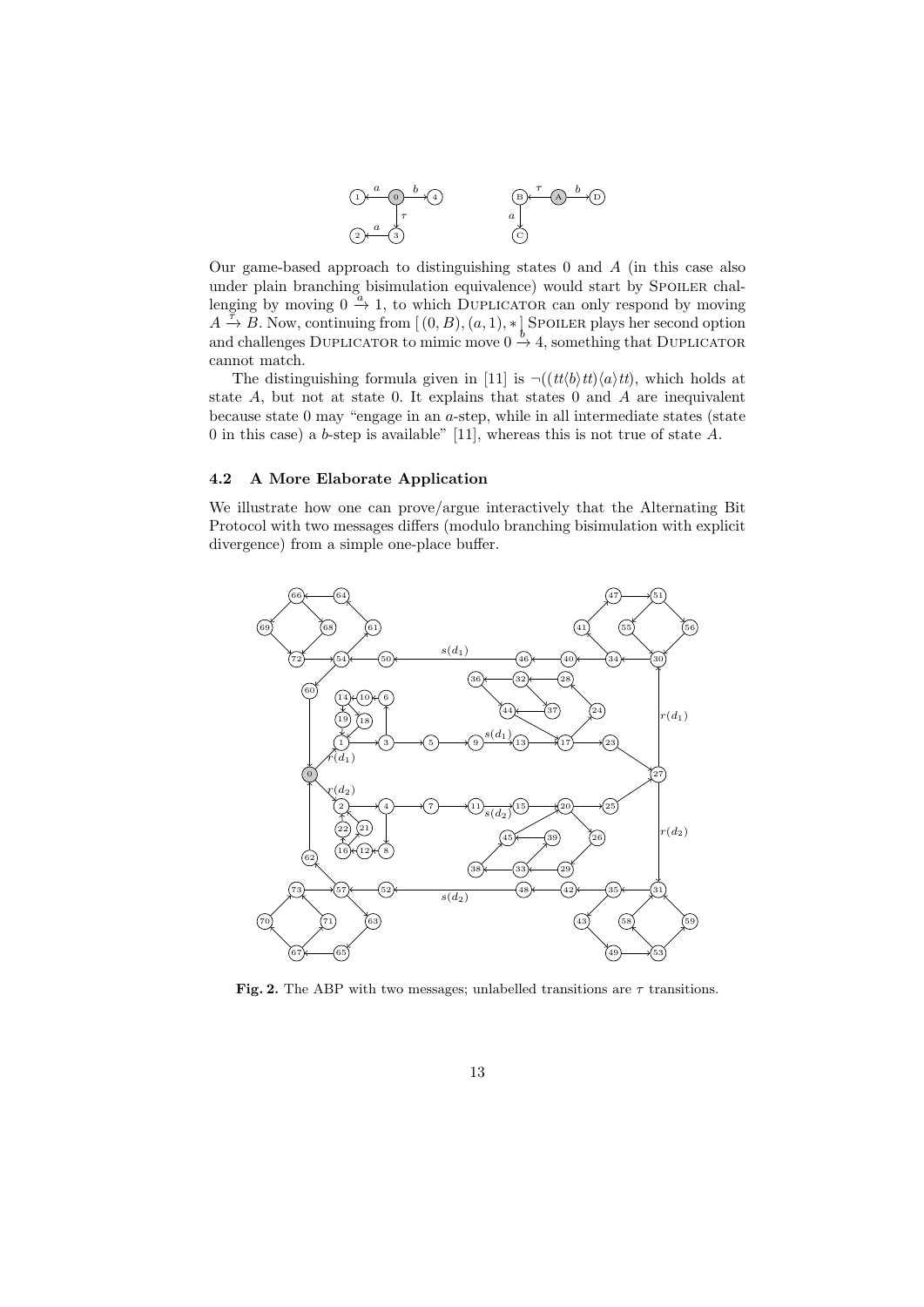Example 4. Reconsider the one-place buffer for exchanging two different types of messages  $(d_1 \text{ and } d_2)$ , as specified in Example 3. Suppose one tries to implement this one-place buffer using the Alternating Bit Protocol (see Figure 2), only to find out that states  $A$  and  $0$  are not branching bisimilar with explicit divergences. In this case, SPOILER's winning strategy can be used to 'play' against the designer of the implementation in a way similar to that of [15], allowing the designer to better understand the reason why this implementation is not satisfactory. By solving the automatically generated game we obtain the following winning strategy for player SPOILER, that proceeds as follows:

```
Spoiler moves A -r(d1)--> B
You respond with 0 -r(d1)--> 1
Spoiler switches positions and moves 1 --tau--> 3
You respond by not moving
...
Spoiler moves 19 --tau--> 1
You respond by not moving
You explored all options. You lose.
```
In a similar vein, one can check also that states  $B$  and  $9$  are not branching bisimilar with explicit divergence.

# 5 Branching Simulation Games

In this paper we have considered branching bisimulation [with explicit divergence]. Both relations are equivalence relations. When checking an implementation relation, sometimes it is desirable to drop this symmetry requirement, and use simulation relations, rather than bisimulation relations.

Whereas branching similarity has been studied before, see,  $e.g.$  [6], we are not aware of an exact simulation variant of branching bisimulation with explicit divergence, although the notion of divergence preserving branching simulation defined in [14] comes quite close.

A branching simulation game can be obtained from Definition 5 by disallowing SPOILER to choose her second option. The proof of the fact that the resulting preorder coincides with branching similarity proceeds along the same lines of that of Theorem 2. If we reconsider the example we took from [11] in Section 4.1, we note that state  $0$  is not branching simulated by state  $A$ , which can be proved following the same arguments as used in that section. Instead, state  $A$  is branching simulated by state  $0$ , as the last can copy any move from the former, eventually arriving at states that are trivially equivalent.

A game characterisation of branching simulation equivalence can equally straightforwardly be obtained from our definitions, by only allowing SPOILER to choose her second option for her moves during the first round of the game, and disallowing this option in any subsequent rounds. Of course, the corresponding simulation equivalence relation that one obtains in this way is coarser than the corresponding bisimulation: SPOILER has a much bigger power if she can switch the board at any round. Similarly, from Definition 7 we could obtain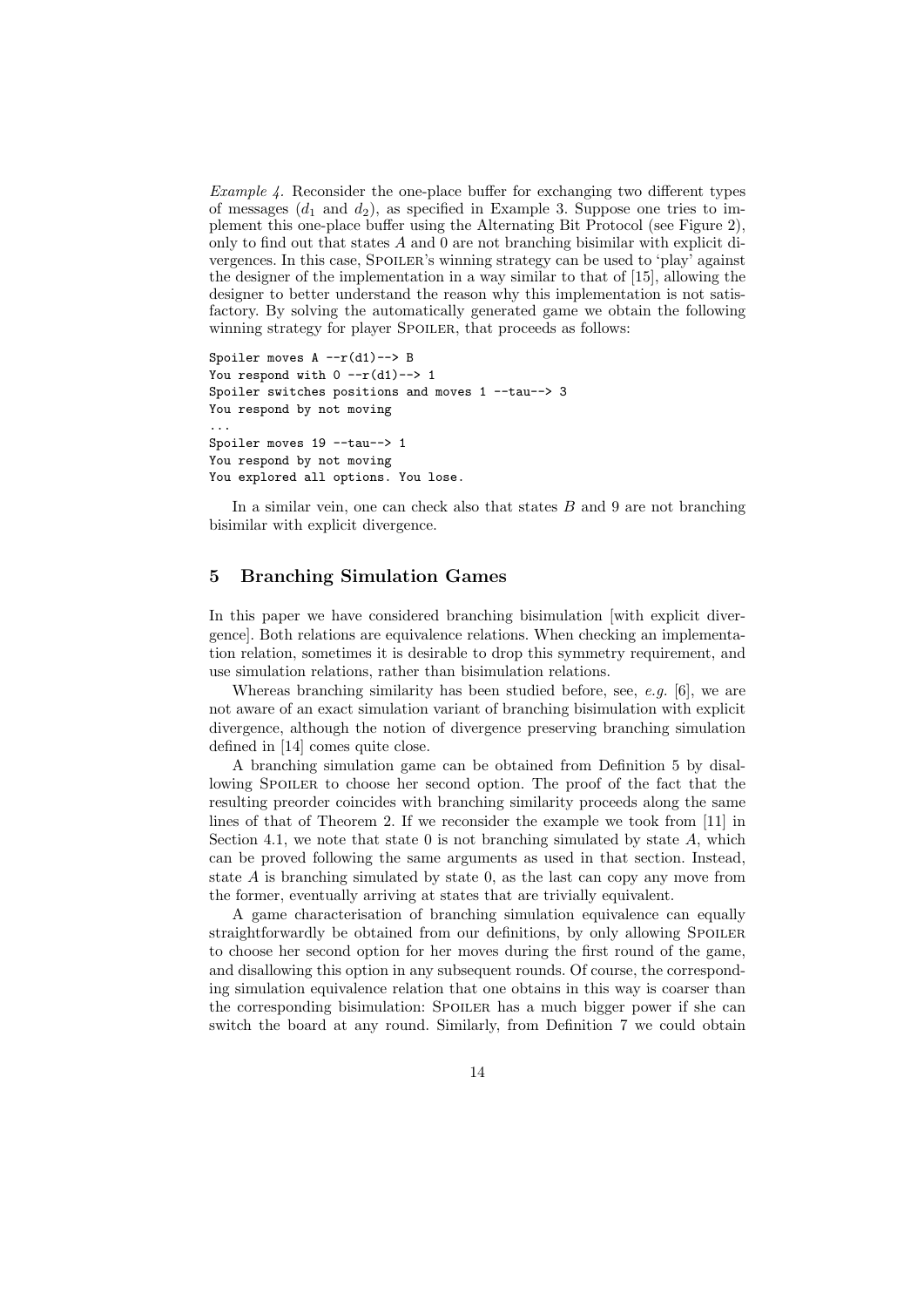games for branching simulation with explicit divergence and the corresponding simulation equivalence by restricting SPOILER's options.

# 6 Discussion & Future Work

In this paper we introduced game-theoretic definitions of branching bisimulation [with explicit divergence]. Compared to previous work, no transitive closure of  $\tau$ -transitions is needed in the game definition, so that we obtain a much more "local" assessment when two states are declared to be not equivalent. Additionally, divergence is dealt with as a first-class citizen: no precomputation of divergences, and subsequent modification of the game, is needed. The combination of these aspects leads to a game characterisation that enables diagnostics that apply directly to the original labelled transition systems.

Future work. We have experimented with a prototype of the game-theoretic definitions of branching bisimulation (also with explicit divergence); we intend to make a proper implementation available in the mCRL2 tool set  $[4]$ . We leave further evaluating the effectiveness of the counterexamples described in this paper to future work. Furthermore, it can be investigated whether our approach of dealing with internal transitions extends to other behavioural equivalences, such as weak (bi)simulation.

# References

- 1. T. Basten. Branching bisimilarity is an equivalence indeed! Inform. Process. Lett., 58(3):141–147, May 1996.
- 2. S.C.C. Blom, W.J. Fokkink, J.F. Groote, I. van Langevelde, B. Lisser, and J.C. van de Pol. µCRL: A toolset for analysing algebraic specifications. In Proc. CAV'01, volume 2102 of LNCS, pages 250–254, 2001.
- 3. P.E. Bulychev, I.V. Konnov, and V.A. Zakharov. Computing (bi)simulation relations preserving CTL\*-X for ordinary and fair Kripke structures. Inst. for Syst. Progr., Russian Acad. of Sci., Math. Meth. and Algor., 12, 2007.
- 4. S. Cranen, J.F. Groote, J.J.A. Keiren, F.P.M. Stappers, E.P. de Vink, J.W. Wesselink, and T.A.C. Willemse. An overview of the mCRL2 toolset and its recent advances. In Proc. TACAS'13, volume 7795 of LNCS, pages 199–213, 2013.
- 5. H. Garavel, F. Lang, R. Mateescu, and W. Serwe. CADP 2011: a toolbox for the construction and analysis of distributed processes. Int. Journ. on Softw. Tools for Techn. Transfer, 15(2):89–107, April 2013.
- 6. R. Gerth, R. Kuiper, D. Peled, and W. Penczek. A partial order approach to branching time logic model checking. Inform. and Comput., 150(2):132–152, 1999.
- 7. E. Grädel, W. Thomas, and T. Wilke, editors. Automata Logics, and Infinite Games, volume 2500 of LNCS. Springer, 2002.
- 8. J.F. Groote and F.W. Vaandrager. An efficient algorithm for branching and stuttering equivalence. In ICALP'90, volume 443 of LNCS, pages 626–638. Springer, 1990.